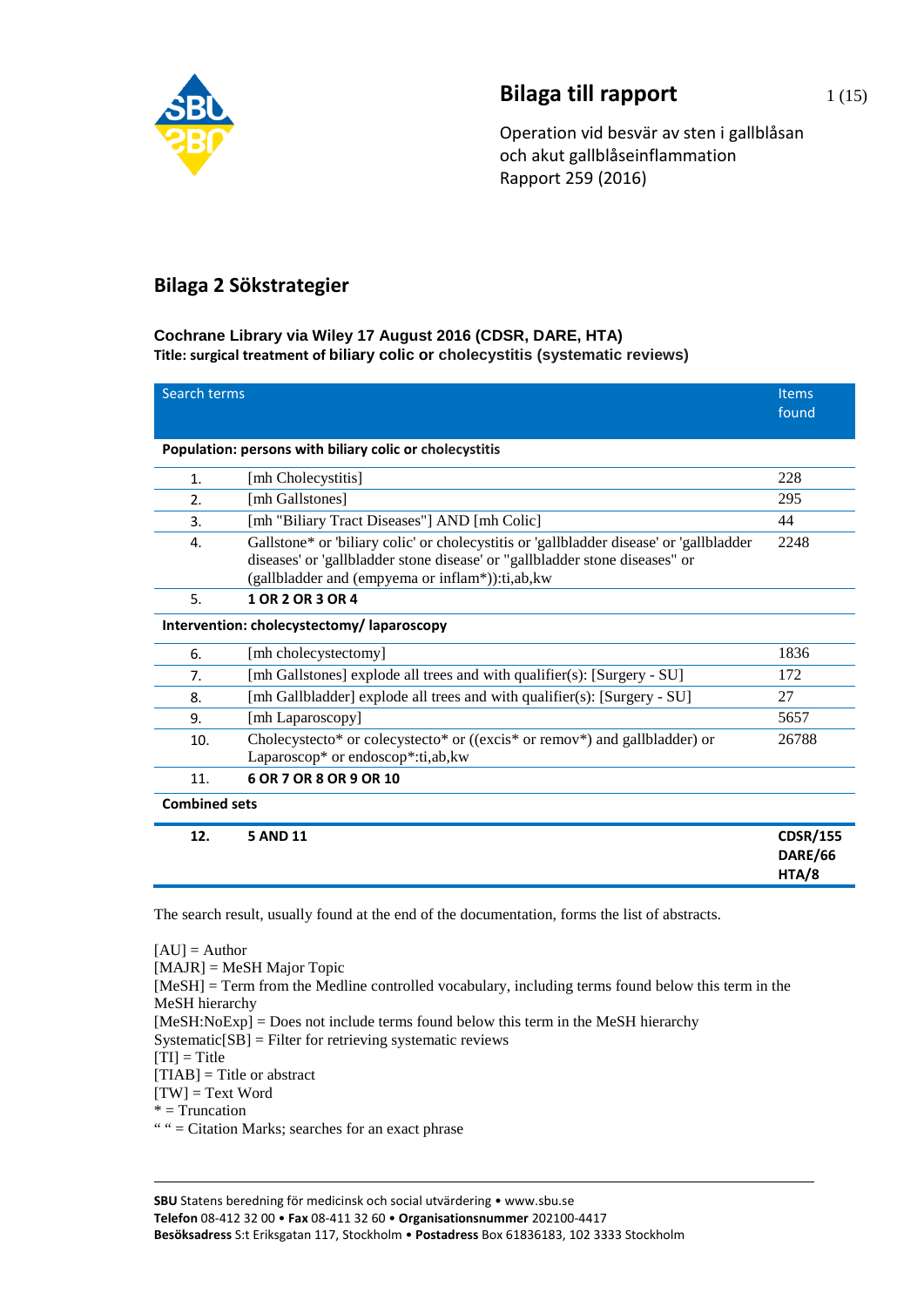CDSR = Cochrane Database of Systematic Review

CENTRAL = Cochrane Central Register of Controlled Trials, "trials"

CRM = Method Studies

DARE = Database Abstracts of Reviews of Effects, "other reviews"

EED = Economic Evaluations

HTA = Health Technology Assessments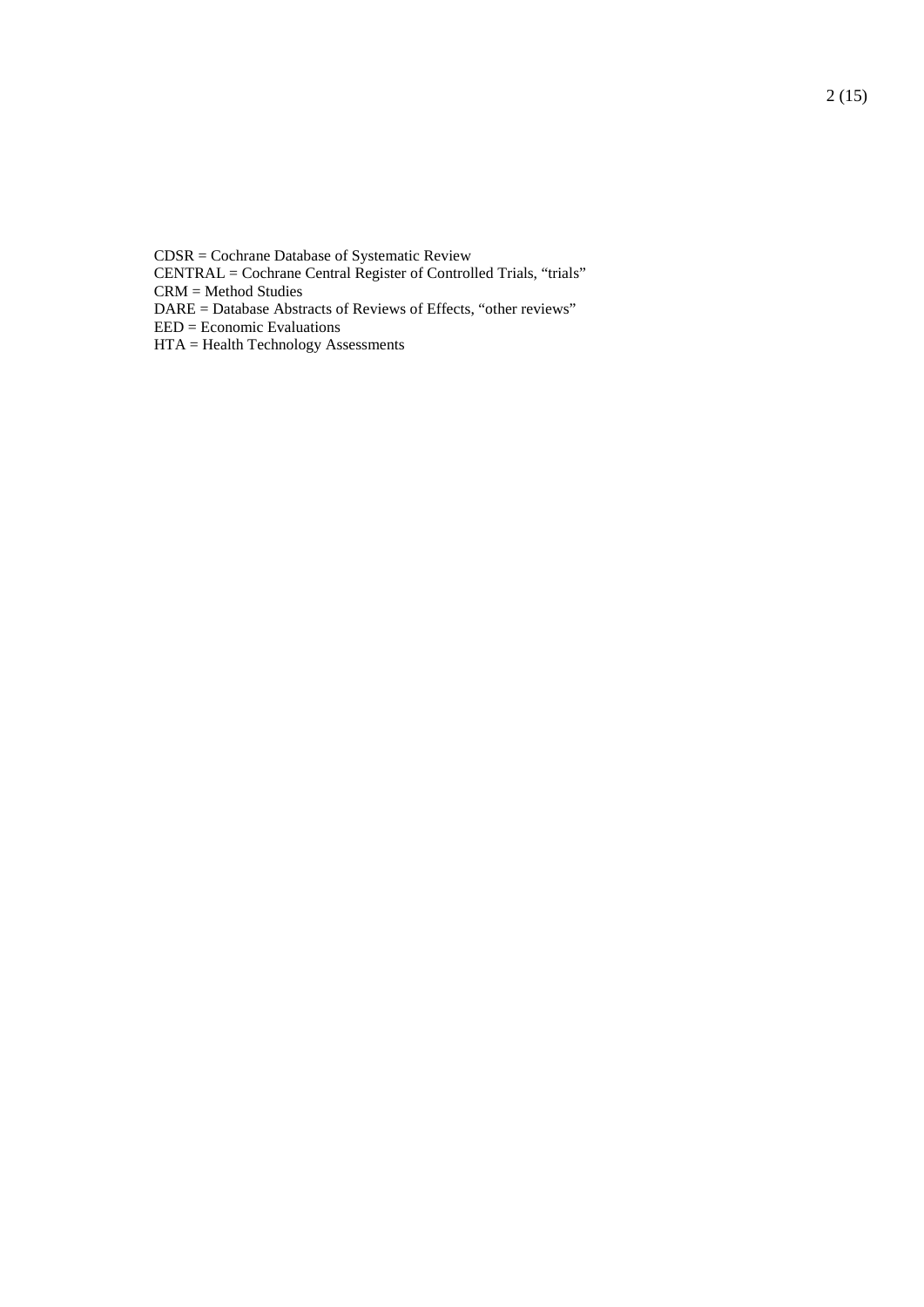## **Cochrane Library via Wiley 12 April 2016 (CENTRAL & EED)**

**Title: operation or observation for patients with cholecystitis or biliary colic**

| Search terms         |                                                                                                                                | <b>Items</b><br>found |
|----------------------|--------------------------------------------------------------------------------------------------------------------------------|-----------------------|
|                      | Population: patients with cholecystitis or biliary colic                                                                       |                       |
| 1.                   | MeSH descriptor: [Cholecystitis] explode all trees                                                                             | 510                   |
|                      | <b>OR</b>                                                                                                                      |                       |
|                      | (MeSH descriptor: [Gallbladder Diseases] explode all trees AND MeSH descriptor:<br>[Colic] explode all trees)                  |                       |
|                      | <b>OR</b>                                                                                                                      |                       |
|                      | MeSH descriptor: [Gallstones] explode all trees                                                                                |                       |
| 2.                   | (cholecystitis OR "gallstone colic" OR "biliary colic" OR Gallstones OR                                                        | 599                   |
|                      | "gallbladder disease" OR "gallbladder stone disease" OR "Gall Stone" OR "gall<br>stones" OR "Biliary Calculi"):ti              |                       |
| 3.                   | 1 OR 2                                                                                                                         | 931                   |
|                      | <b>Control: cholecystectomy</b>                                                                                                |                       |
| 4.                   | MeSH descriptor: [Cholecystectomy] explode all trees                                                                           | 1909                  |
|                      | <b>OR</b>                                                                                                                      |                       |
|                      | MeSH descriptor: [Gallstones] explode all trees and with qualifier(s): [Surgery -                                              |                       |
|                      | SU]                                                                                                                            |                       |
|                      | <b>OR</b><br>MeSH descriptor: [Gallbladder] explode all trees and with qualifier(s): [Surgery -                                |                       |
|                      | <b>SU</b>                                                                                                                      |                       |
| 5.                   | (Cholecystecto* OR colecystecto* OR ((excis* OR remov*) AND gallbladder) OR                                                    | 148011                |
|                      | <b>Operation OR Surgery)</b>                                                                                                   |                       |
| 6.                   | 4 OR 5                                                                                                                         | 148011                |
|                      | Intervention: watchful waiting                                                                                                 |                       |
| 7.                   | MeSH descriptor: [Watchful Waiting] explode all trees                                                                          | 56348                 |
|                      | <b>OR</b><br>MeSH descriptor: [Time Factors] explode all trees                                                                 |                       |
|                      | <b>OR</b>                                                                                                                      |                       |
|                      | MeSH descriptor: [Time-to-Treatment] explode all trees                                                                         |                       |
|                      | <b>OR</b>                                                                                                                      |                       |
| 8.                   | MeSH descriptor: [Observation] explode all trees<br>(Conservative OR observation OR Wait* OR Timing OR Time):ti OR ("expectant | 24680                 |
|                      | management" OR "expectative management" OR "operation or observation" OR                                                       |                       |
|                      | "conservative treatment" OR "conservative strategy" OR "non-operative                                                          |                       |
|                      | management" OR "Watchful Waiting"):ti,ab,kw                                                                                    |                       |
| 9.                   | 7 OR 8                                                                                                                         | 77792                 |
| <b>Combined sets</b> |                                                                                                                                |                       |
| 10.                  | 3 AND 6 AND 9 AND Publication Year from 1990                                                                                   | Central/              |
|                      |                                                                                                                                | 85<br><b>EED/12</b>   |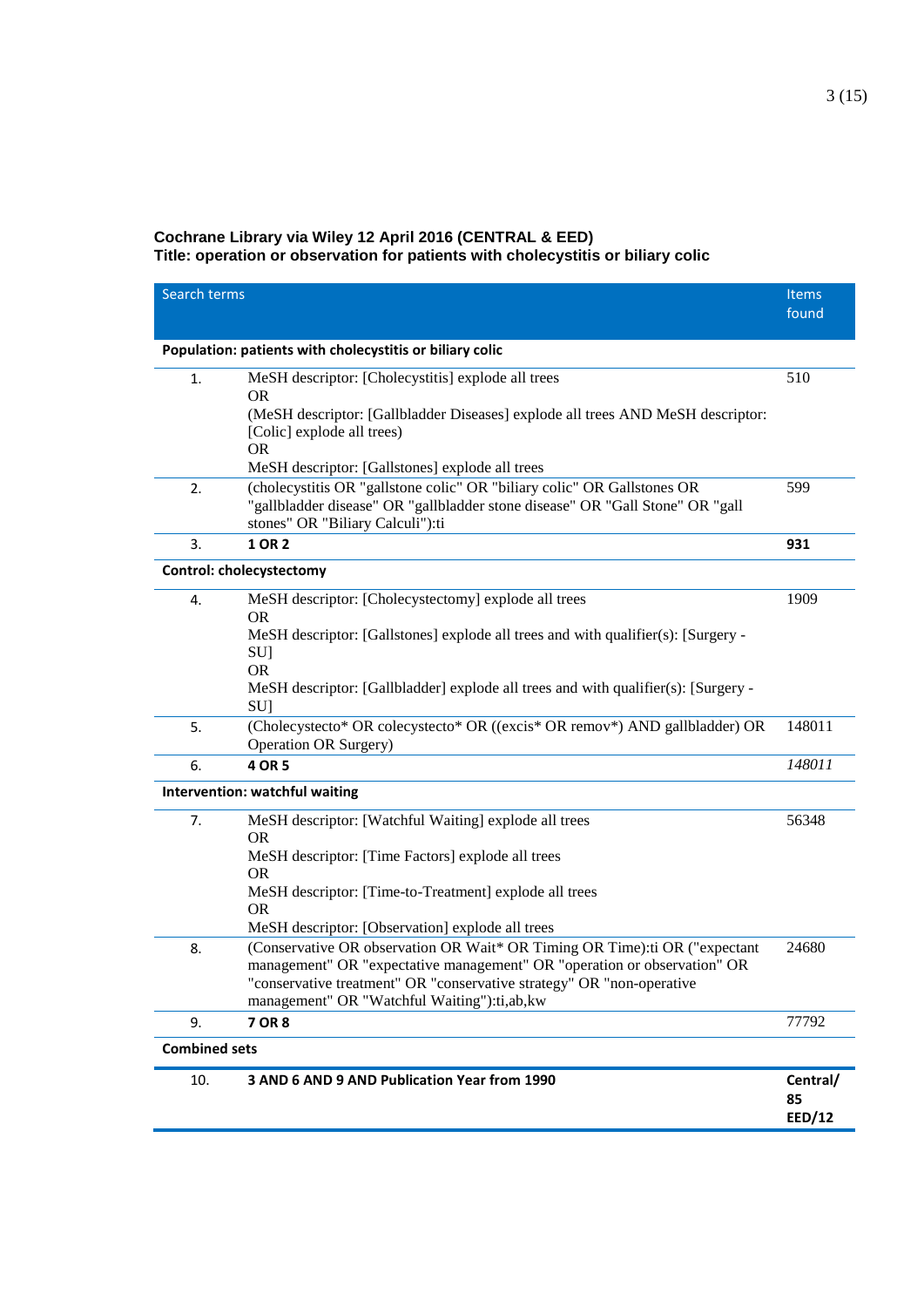The search result, usually found at the end of the documentation, forms the list of abstracts.

 $[AU] =$  Author [MAJR] = MeSH Major Topic [MeSH] = Term from the Medline controlled vocabulary, including terms found below this term in the MeSH hierarchy [MeSH:NoExp] = Does not include terms found below this term in the MeSH hierarchy Systematic[SB] = Filter for retrieving systematic reviews  $[TI] = Title$ [TIAB] = Title or abstract  $[TW] = Text Word$  $*$  = Truncation " " = Citation Marks; searches for an exact phrase

CDSR = Cochrane Database of Systematic Review CENTRAL = Cochrane Central Register of Controlled Trials, "trials" CRM = Method Studies DARE = Database Abstracts of Reviews of Effects, "other reviews" EED = Economic Evaluations HTA = Health Technology Assessments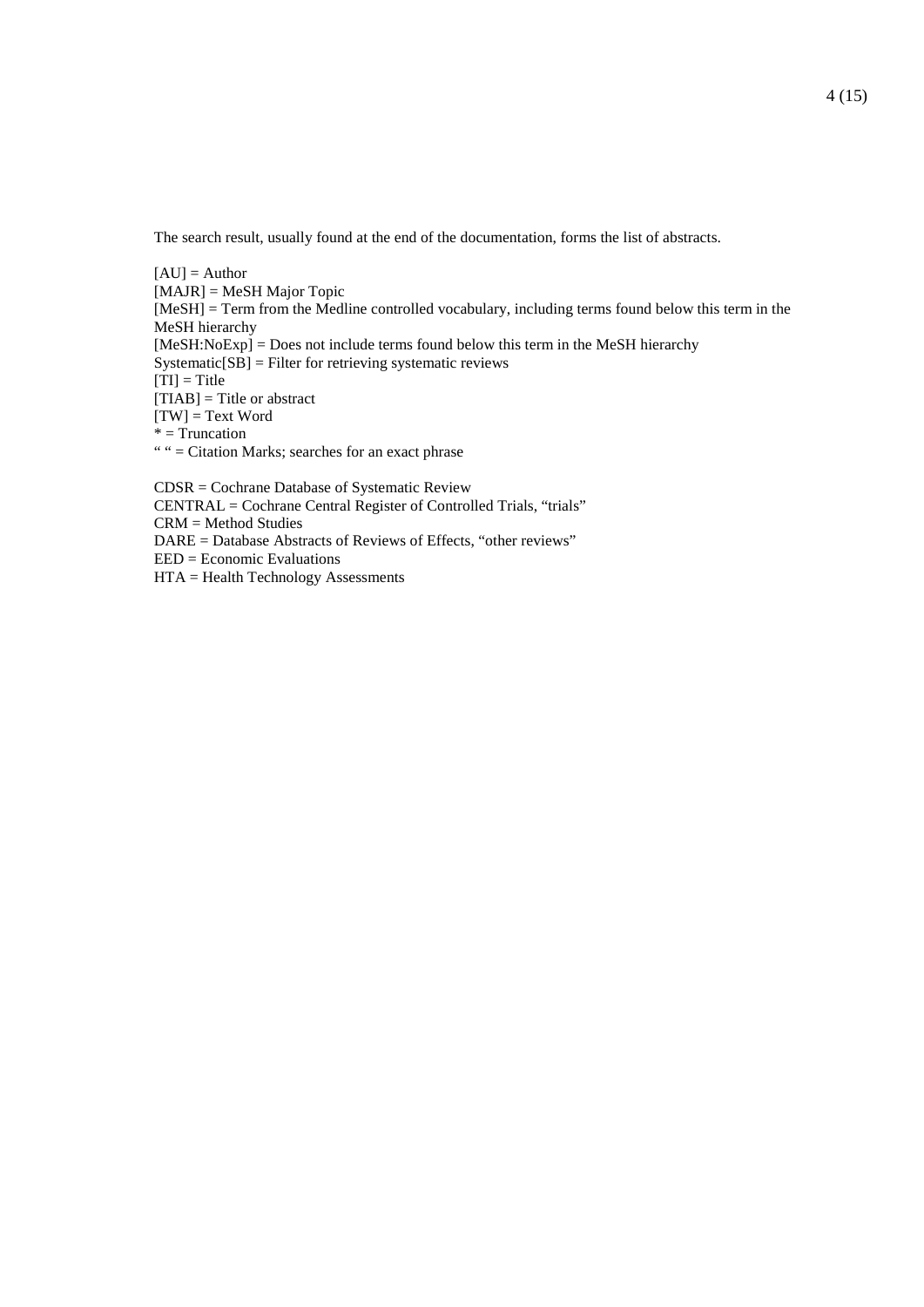#### **Cochrane Library via Wiley 12 April 2016 (CENTRAL & EED) Title: laparoscopic vs open surgery for acute cholecystitis**

| Search terms          |                                                                                                                                                                   | <b>Items</b><br>found   |  |
|-----------------------|-------------------------------------------------------------------------------------------------------------------------------------------------------------------|-------------------------|--|
|                       | Population: patients with acute cholecystitis                                                                                                                     |                         |  |
| 1.                    | MeSH descriptor: [Cholecystitis] explode all trees                                                                                                                | 228                     |  |
| 2.                    | Cholecystitis:ti,ab,kw                                                                                                                                            | 643                     |  |
| 3.                    | 1 OR 2                                                                                                                                                            | 643                     |  |
|                       | Intervention: laparoscopic cholecystectomy                                                                                                                        |                         |  |
| 4.                    | MeSH descriptor: [Cholecystectomy, Laparoscopic] this term only OR<br>MeSH descriptor: [Laparoscopy] explode all trees                                            | 5661                    |  |
| 5.                    | (Laparoscopic OR endoscopic OR laparoendoscopic):ti,ab,kw                                                                                                         | 17757                   |  |
| 6.                    | 4 OR 5                                                                                                                                                            | 18562                   |  |
| Control: open surgery |                                                                                                                                                                   |                         |  |
| 7.                    | MeSH descriptor: [Cholecystectomy] this term only                                                                                                                 | 764                     |  |
| 8.                    | ((open OR 'small incision' OR conventional OR traditional OR 'mini-incision' OR<br>'kocher incision') NEAR/2 (cholecystectomy OR surgery OR laparotomy)):ti,ab,kw | 3467                    |  |
| 9.                    | 7 OR 8                                                                                                                                                            | 4056                    |  |
|                       | <b>Combined sets</b>                                                                                                                                              |                         |  |
| 10.                   | <b>3 AND 6 AND 9</b>                                                                                                                                              | 92                      |  |
| 11.                   | 10 AND Publication Year from 1990 to 2016                                                                                                                         | Central/<br>74<br>EED/7 |  |

The search result, usually found at the end of the documentation, forms the list of abstracts.

- $[AU] =$  Author
- [MAJR] = MeSH Major Topic

[MeSH] = Term from the Medline controlled vocabulary, including terms found below this term in the MeSH hierarchy

[MeSH:NoExp] = Does not include terms found below this term in the MeSH hierarchy

Systematic[SB] = Filter for retrieving systematic reviews

 $[TI] = Title$ 

 $[TIAB] = Title$  or abstract

 $[TW] = Text Word$ 

\* = Truncation

" " = Citation Marks; searches for an exact phrase

CDSR = Cochrane Database of Systematic Review

CENTRAL = Cochrane Central Register of Controlled Trials, "trials"

CRM = Method Studies

DARE = Database Abstracts of Reviews of Effects, "other reviews"

EED = Economic Evaluations

HTA = Health Technology Assessments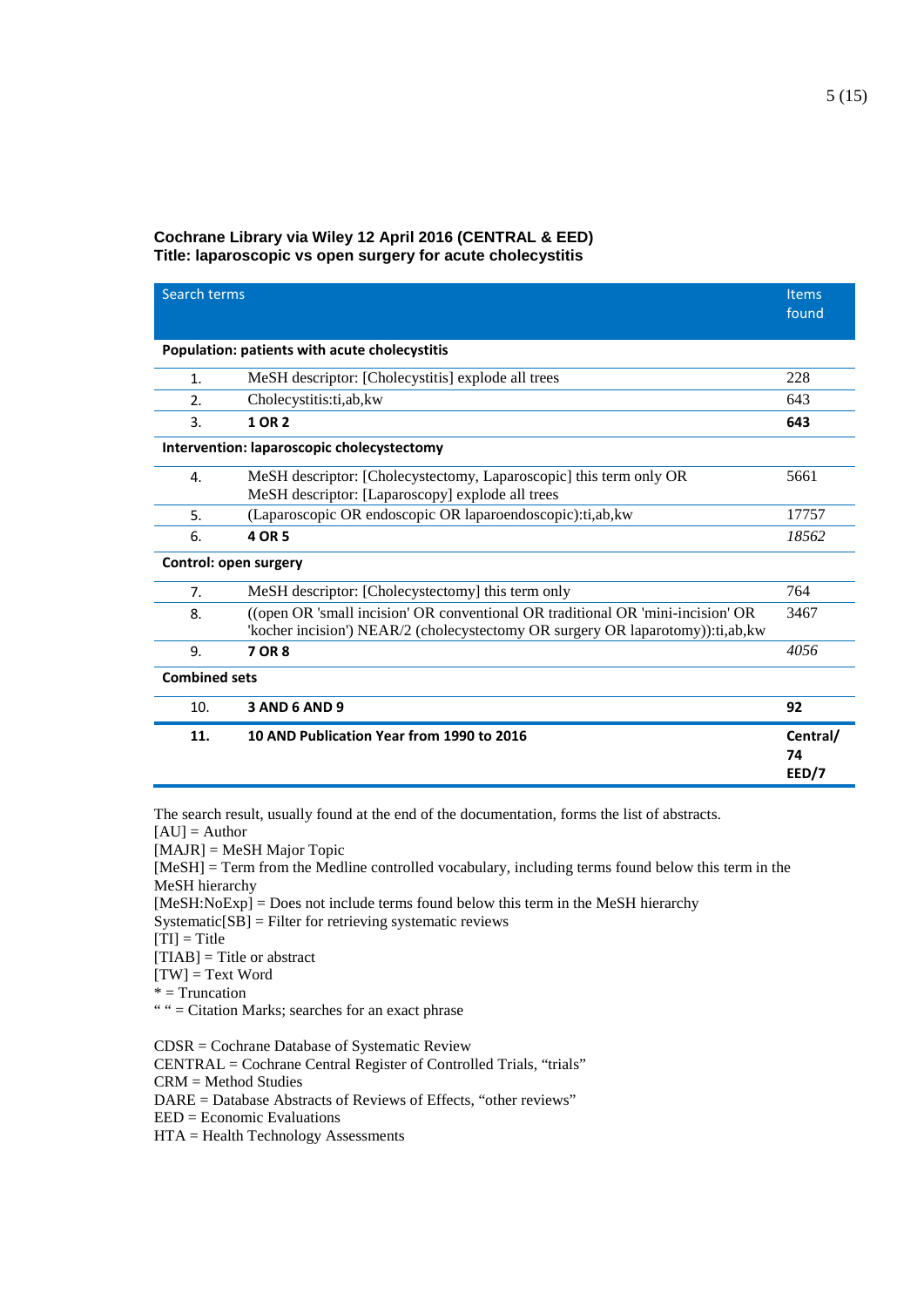### **CRD Database, limited to DARE 9 September 2016 Title: surgical treatment of biliary colic or cholecystitis**

| Search terms |                                                                                                             | <b>Items</b><br>found |
|--------------|-------------------------------------------------------------------------------------------------------------|-----------------------|
|              | Population: persons with biliary colic or cholecystitis                                                     |                       |
| 1.           | "Cholecystitis"[Mesh] OR "Gallstones"[Mesh]                                                                 | 82                    |
| 2.           | Gallstone* OR "biliary colic" OR "cholecystitis" OR "gallbladder disease" OR<br>"gallbladder stone disease" | 188                   |
| 3.           | 1 OR 2                                                                                                      | 208                   |
| 4.           | 3 Limited to 2015                                                                                           |                       |

The search result, usually found at the end of the documentation, forms the list of abstracts.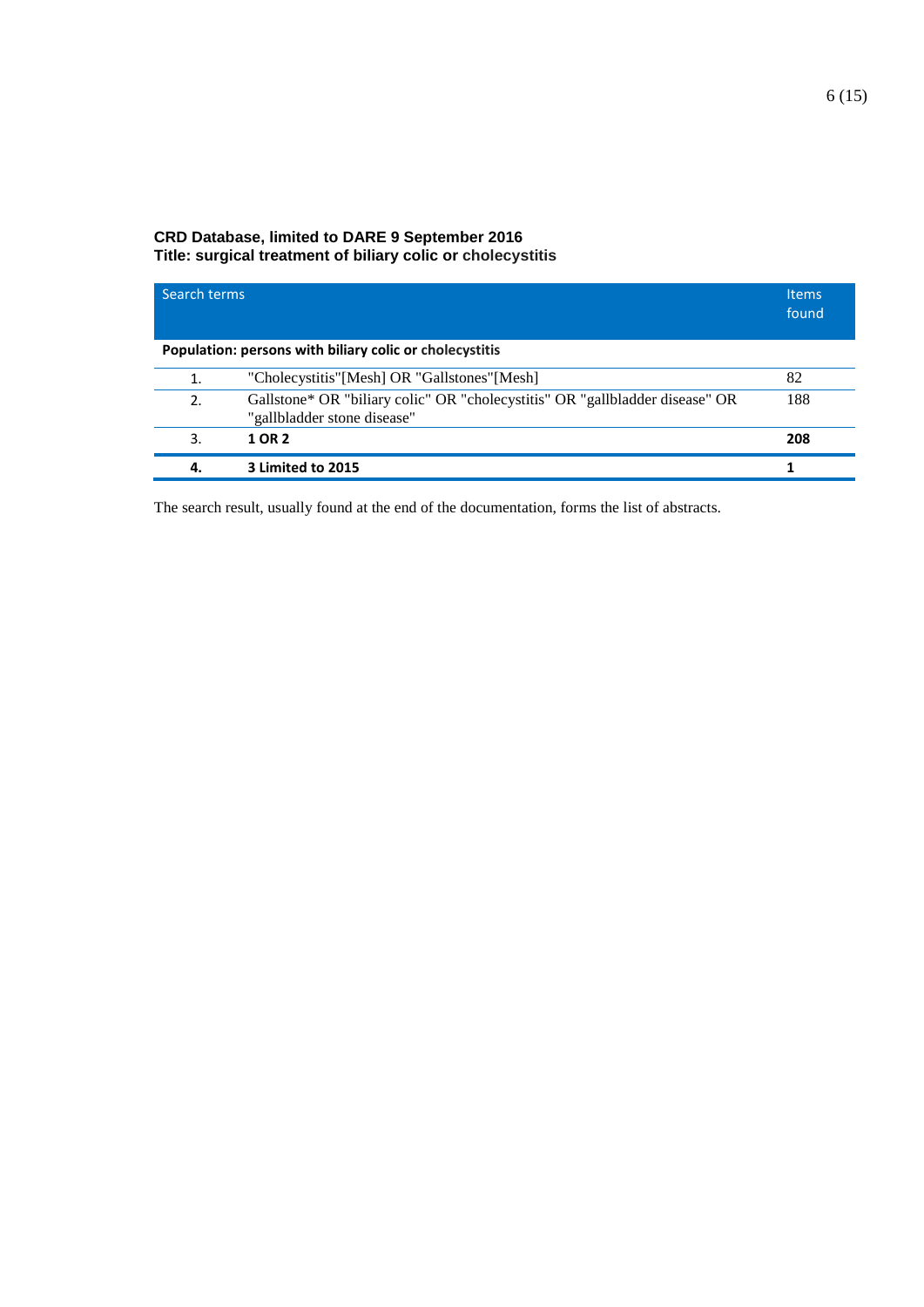#### **Embase via Elsevier 17 August 2016**

**Title: surgical treatment of biliary colic or cholecystitis (systematic reviews)**

| Search terms                              |                                                                                                                                                                                                                                                | <b>Items</b><br>found |
|-------------------------------------------|------------------------------------------------------------------------------------------------------------------------------------------------------------------------------------------------------------------------------------------------|-----------------------|
|                                           | Population: persons with biliary colic or cholecystitis                                                                                                                                                                                        |                       |
| 1.                                        | 'cholecystitis'/exp OR 'biliary colic'/de OR ('biliary tract disease'/exp AND<br>'colic'/exp) OR 'gallstone'/de                                                                                                                                | 37,078                |
| 2.                                        | Gallstone*:ti OR 'biliary colic':ti OR cholecystitis:ti OR 'gallbladder disease':ti OR<br>'gallbladder diseases':ti OR 'gallbladder stone disease':ti OR "gallbladder stone<br>diseases":ti OR (gallbladder:ti AND (empyema:ti OR inflam*:ti)) | 17,082                |
| 3.                                        | 1 OR 2                                                                                                                                                                                                                                         | 42,060                |
| Intervention: cholecystectomy/laparoscopy |                                                                                                                                                                                                                                                |                       |
| 4.                                        | 'cholecystectomy'/exp OR 'biliary tract surgery'/exp OR 'gallstone'/exp/dm_su OR<br>'laparoscopy'/exp                                                                                                                                          | 176,293               |
| 5.                                        | Cholecystecto*:ti,ab OR colecystecto*:ti,ab OR ((excis*:ti OR remov*:ti) AND<br>gallbladder: ti) OR Laparoscop*: ti, ab OR endoscop*: ti, ab                                                                                                   | 387,871               |
| 6.                                        | 4 OR 5                                                                                                                                                                                                                                         | 438,513               |
| <b>Combined sets</b>                      |                                                                                                                                                                                                                                                |                       |
| 7.                                        | $3$ AND 6                                                                                                                                                                                                                                      | 18,561                |
| 8.                                        | 3 AND 6 AND ([cochrane review]/lim OR [systematic review]/lim OR [meta<br>analysis]/lim)                                                                                                                                                       | 222                   |

/de= Term from the EMTREE controlled vocabulary

/exp= Includes terms found below this term in the EMTREE hierarchy

 $/m$ j = Major Topic

: $ab = Abstract$ 

:au = Author

:ti = Article Title

:ti:ab = Title or abstract

 $* = Truncation$ 

" " = Citation Marks; searches for an exact phrase " " = Citation Marks; searches for an exact phrase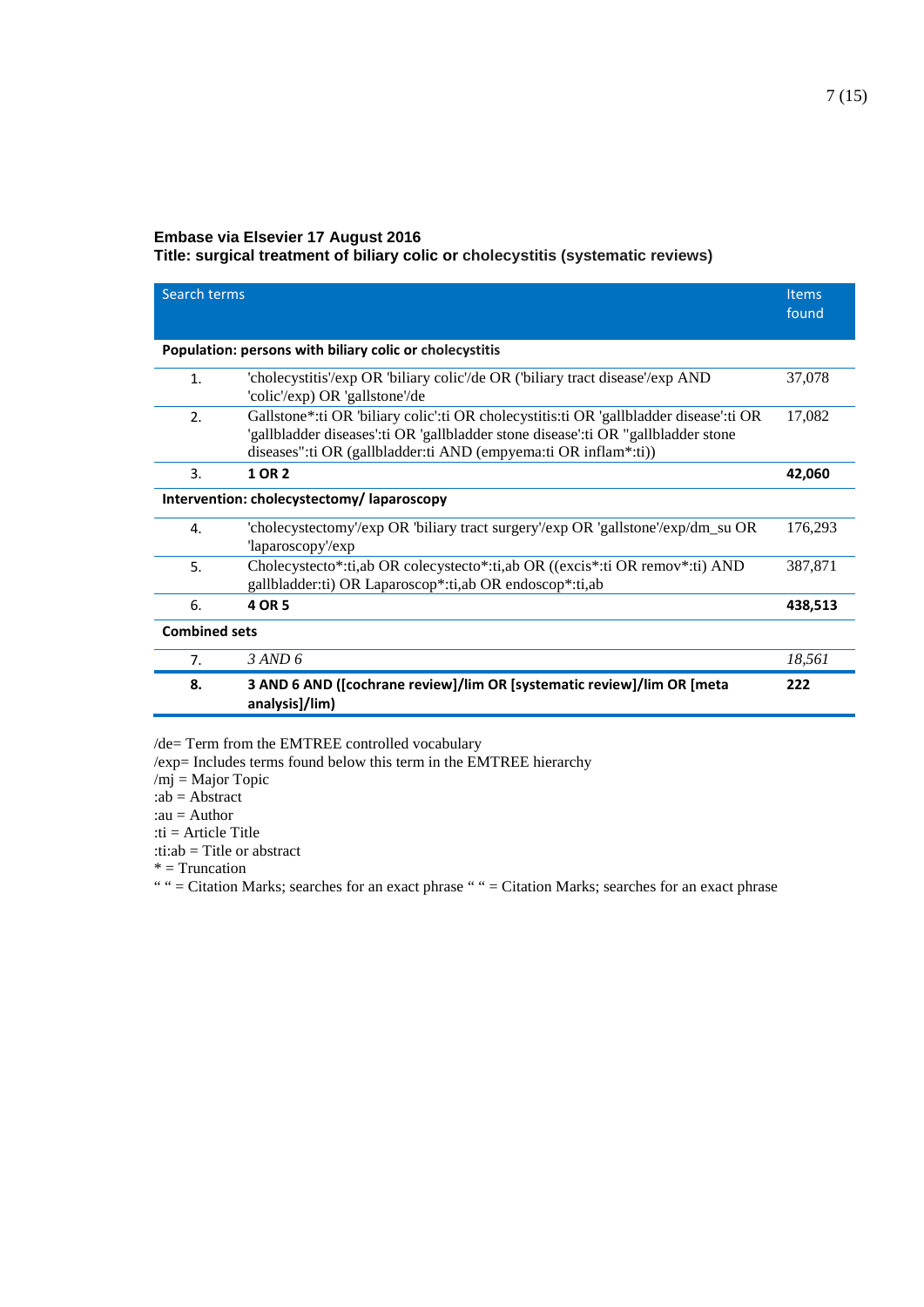## **Embase via Elsevier 12 April 2016**

**Title: operation or observation for patients with cholecystitis or biliary colic**

| Search terms         |                                                                                                                                                                                                                                                                                                                                                                                                                                                     | <b>Items</b><br>found |
|----------------------|-----------------------------------------------------------------------------------------------------------------------------------------------------------------------------------------------------------------------------------------------------------------------------------------------------------------------------------------------------------------------------------------------------------------------------------------------------|-----------------------|
|                      | Population: patients with cholecystitis or biliary colic                                                                                                                                                                                                                                                                                                                                                                                            |                       |
| 1.                   | 'cholecystitis'/de OR 'acalculous cholecystitis'/de OR 'acute cholecystitis'/de OR<br>'emphysematous cholecystitis'/de OR 'biliary colic'/de OR 'gallstone'/de                                                                                                                                                                                                                                                                                      | 35,277                |
| 2.                   | (cholecystitis OR "gallstone colic" OR "biliary colic" OR gallstone OR Gallstones<br>OR "gallbladder disease" OR "gallbladder stone disease" OR "Gall Stone" OR "gall<br>stones" OR "Biliary Calculi"):ti                                                                                                                                                                                                                                           | 17,268                |
| 3.                   | 1 OR 2                                                                                                                                                                                                                                                                                                                                                                                                                                              | 40,712                |
|                      | <b>Control: cholecystectomy</b>                                                                                                                                                                                                                                                                                                                                                                                                                     |                       |
| 4.                   | 'cholecystectomy'/de                                                                                                                                                                                                                                                                                                                                                                                                                                | 41,006                |
| 5.                   | (Cholecystecto* OR colecystecto* OR ((excis* OR remov*) AND gallbladder)):ti<br>OR (Operation OR Surgery):ti,ab                                                                                                                                                                                                                                                                                                                                     | 1,444,96<br>7         |
| 6.                   | 4 OR 5                                                                                                                                                                                                                                                                                                                                                                                                                                              | 1,462,14<br>5         |
|                      | Intervention: watchful waiting                                                                                                                                                                                                                                                                                                                                                                                                                      |                       |
| 7.                   | 'conservative treatment'/de OR 'watchful waiting'/de OR 'observation'/de OR<br>'disease free interval'/de                                                                                                                                                                                                                                                                                                                                           | 72,397                |
| 8.                   | (Conservative OR observation OR Wait* OR Timing OR Time OR non-operative<br>OR expectant):ti OR ("expectant management" OR "expectative management" OR<br>"expectant treatment" OR "operation or observation" OR "randomized to<br>observation" OR "conservative treatment" OR "conservative strategy" OR<br>"conservative management" OR "non-operative management" OR "nonoperative<br>management" OR "Watchful Waiting" OR "wait-and-see"):ti,ab | 340,950               |
| 9.                   | <b>7 OR 8</b>                                                                                                                                                                                                                                                                                                                                                                                                                                       | 388,158               |
|                      | Study type: randomised controlled trials and other trials or epidemiologic Studies                                                                                                                                                                                                                                                                                                                                                                  |                       |
| 10.                  | 'case control study'/exp OR 'clinical trial'/exp OR 'longitudinal study'/exp OR<br>'major clinical study'/exp OR 'prospective study'/exp OR 'retrospective study'/exp                                                                                                                                                                                                                                                                               | 3,804,82<br>6         |
| <b>Combined sets</b> |                                                                                                                                                                                                                                                                                                                                                                                                                                                     |                       |
| 11.                  | <b>3 AND 6 AND 9</b>                                                                                                                                                                                                                                                                                                                                                                                                                                | 847                   |
| 12.                  | <b>3 AND 6 AND 9 AND 10</b>                                                                                                                                                                                                                                                                                                                                                                                                                         | 315                   |
| 13.                  | 12 AND ([danish]/lim OR [english]/lim OR [norwegian]/lim OR [swedish]/lim)<br>AND [embase]/lim AND [1990-2015]/py                                                                                                                                                                                                                                                                                                                                   | 257                   |

/de= Term from the EMTREE controlled vocabulary

/exp= Includes terms found below this term in the EMTREE hierarchy

/mj = Major Topic

:ab = Abstract

:au = Author

:ti = Article Title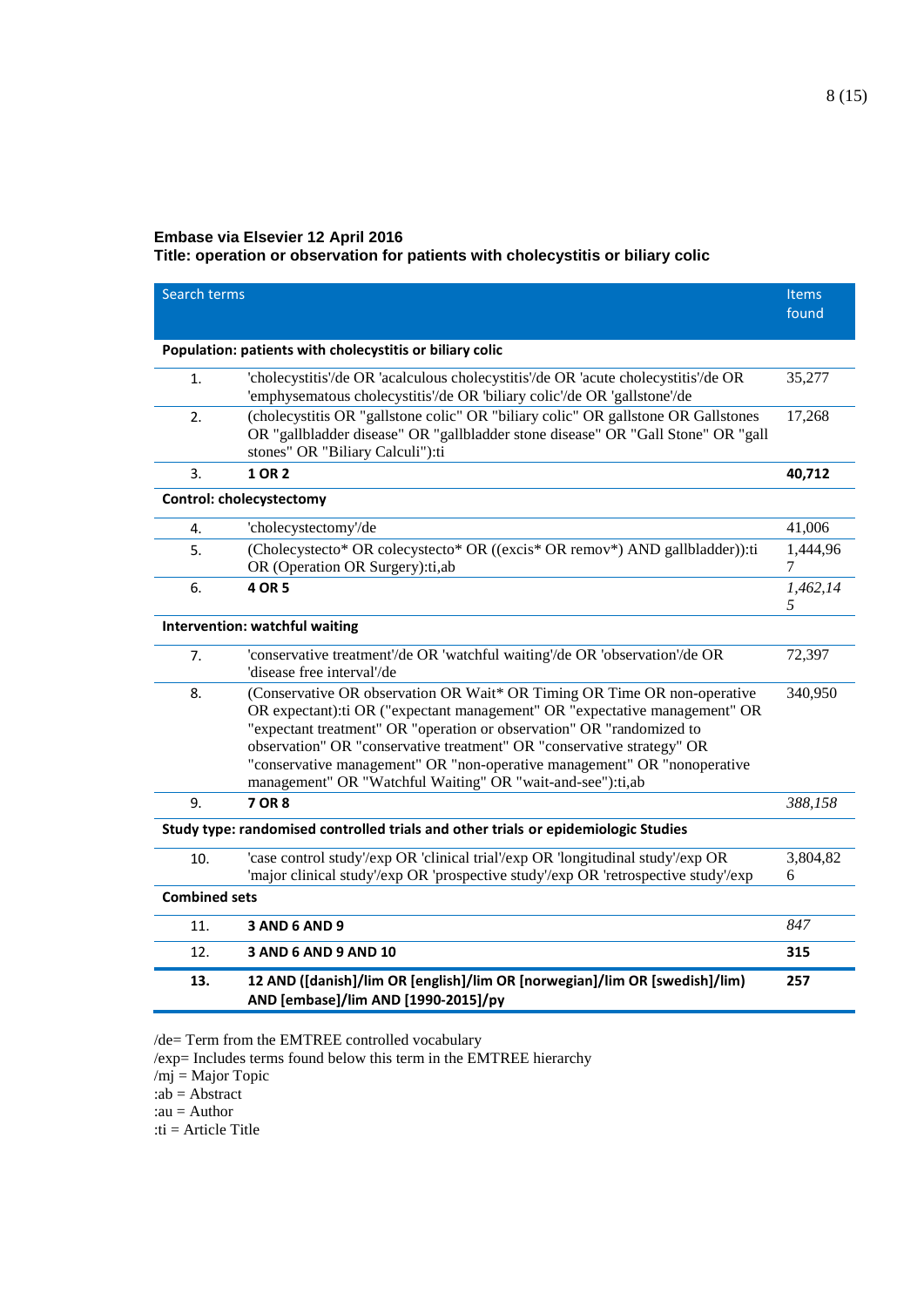:ti:ab = Title or abstract

\* = Truncation

" " = Citation Marks; searches for an exact phrase " " = Citation Marks; searches for an exact phrase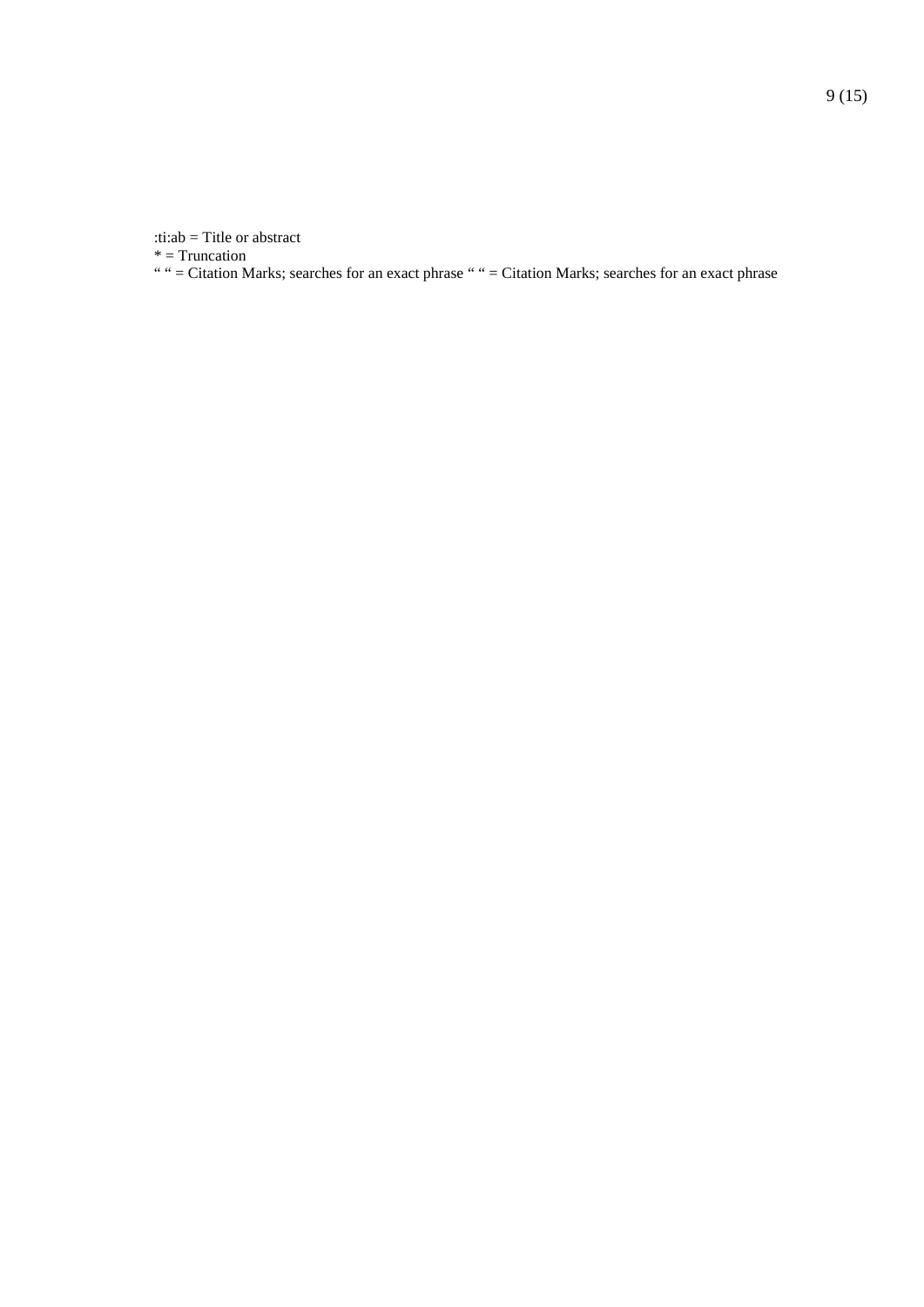### **Embase via Elsevier 12 April 2016 Title: laparoscopic vs open surgery for acute cholecystitis**

| Search terms          |                                                                                                                                                                                                                                                                                                                                                                                                                                                                                                                     | <b>Items</b><br>found |
|-----------------------|---------------------------------------------------------------------------------------------------------------------------------------------------------------------------------------------------------------------------------------------------------------------------------------------------------------------------------------------------------------------------------------------------------------------------------------------------------------------------------------------------------------------|-----------------------|
|                       | Population: patients with acute cholecystitis                                                                                                                                                                                                                                                                                                                                                                                                                                                                       |                       |
| 1.                    | 'cholecystitis'/de OR 'acute cholecystitis'/de OR 'emphysematous cholecystitis'/de                                                                                                                                                                                                                                                                                                                                                                                                                                  | 20,376                |
| 2.                    | 'Acute Cholecystitis': ti OR (gallbladder: ti AND (empyema or inflam*): ti) OR<br>cholecystitis:ti                                                                                                                                                                                                                                                                                                                                                                                                                  | 8,109                 |
| 3.                    | <b>1 OR 2</b>                                                                                                                                                                                                                                                                                                                                                                                                                                                                                                       | 21,263                |
|                       | Intervention: cholecystectomy                                                                                                                                                                                                                                                                                                                                                                                                                                                                                       |                       |
| 4.                    | 'cholecystectomy'/de                                                                                                                                                                                                                                                                                                                                                                                                                                                                                                | 41,006                |
| 5.                    | Cholecystectomy:ti,ab                                                                                                                                                                                                                                                                                                                                                                                                                                                                                               | 30,119                |
| 6.                    | 4 OR 5                                                                                                                                                                                                                                                                                                                                                                                                                                                                                                              | 45,679                |
|                       | Intervention: laparoscopic cholecystectomy                                                                                                                                                                                                                                                                                                                                                                                                                                                                          |                       |
| 7.                    | 'laparoscopy'/exp                                                                                                                                                                                                                                                                                                                                                                                                                                                                                                   | 116,894               |
| 8.                    | (Laparoscopic OR endoscopic OR laparoendoscopic):ti,ab                                                                                                                                                                                                                                                                                                                                                                                                                                                              | 276,858               |
| 9.                    | 7 OR 8                                                                                                                                                                                                                                                                                                                                                                                                                                                                                                              | 314,079               |
| Control: open surgery |                                                                                                                                                                                                                                                                                                                                                                                                                                                                                                                     |                       |
| 10.                   | 'surgical technique'/de                                                                                                                                                                                                                                                                                                                                                                                                                                                                                             | 294,590               |
| 11.                   | Open:ti                                                                                                                                                                                                                                                                                                                                                                                                                                                                                                             | 71,389                |
| 12.                   | ((open OR 'small incision' OR conventional OR traditional OR 'mini-incision' OR<br>'kocher incision') NEXT/2 (cholecystectomy OR surgery OR laparotomy)):ab,ti                                                                                                                                                                                                                                                                                                                                                      | 42,103                |
| 13.                   | 10 OR 11 OR 12                                                                                                                                                                                                                                                                                                                                                                                                                                                                                                      | 387,263               |
| <b>Study types</b>    |                                                                                                                                                                                                                                                                                                                                                                                                                                                                                                                     |                       |
| 14.                   | 'clinical trial'/exp OR 'randomized controlled trial'/de OR 'major clinical study'/de<br>OR 'randomization'/de OR 'single blind procedure'/de OR 'double blind<br>procedure'/de OR 'crossover procedure'/de OR 'placebo'/de OR 'prospective<br>study'/de OR 'randomi?ed controlled' NEXT/1 trial* OR rct OR 'randomly<br>allocated' OR 'allocated randomly' OR 'random allocation' OR allocated NEAR/2<br>random OR single NEXT/1 blind* OR double NEXT/1 blind* OR (treble OR<br>triple) NEAR/1 blind* OR placebo* | 3,768,80<br>$\Omega$  |
| <b>Combined sets</b>  |                                                                                                                                                                                                                                                                                                                                                                                                                                                                                                                     |                       |
| 15.                   | 3 AND 6 AND 9 AND 13 AND 14                                                                                                                                                                                                                                                                                                                                                                                                                                                                                         | 551                   |
| 16.                   | 15 AND [1990-2016]/py                                                                                                                                                                                                                                                                                                                                                                                                                                                                                               | 551                   |

/de= Term from the EMTREE controlled vocabulary

/exp= Includes terms found below this term in the EMTREE hierarchy

 $/mj = Major Topic$ 

:ab = Abstract

:au = Author

:ti = Article Title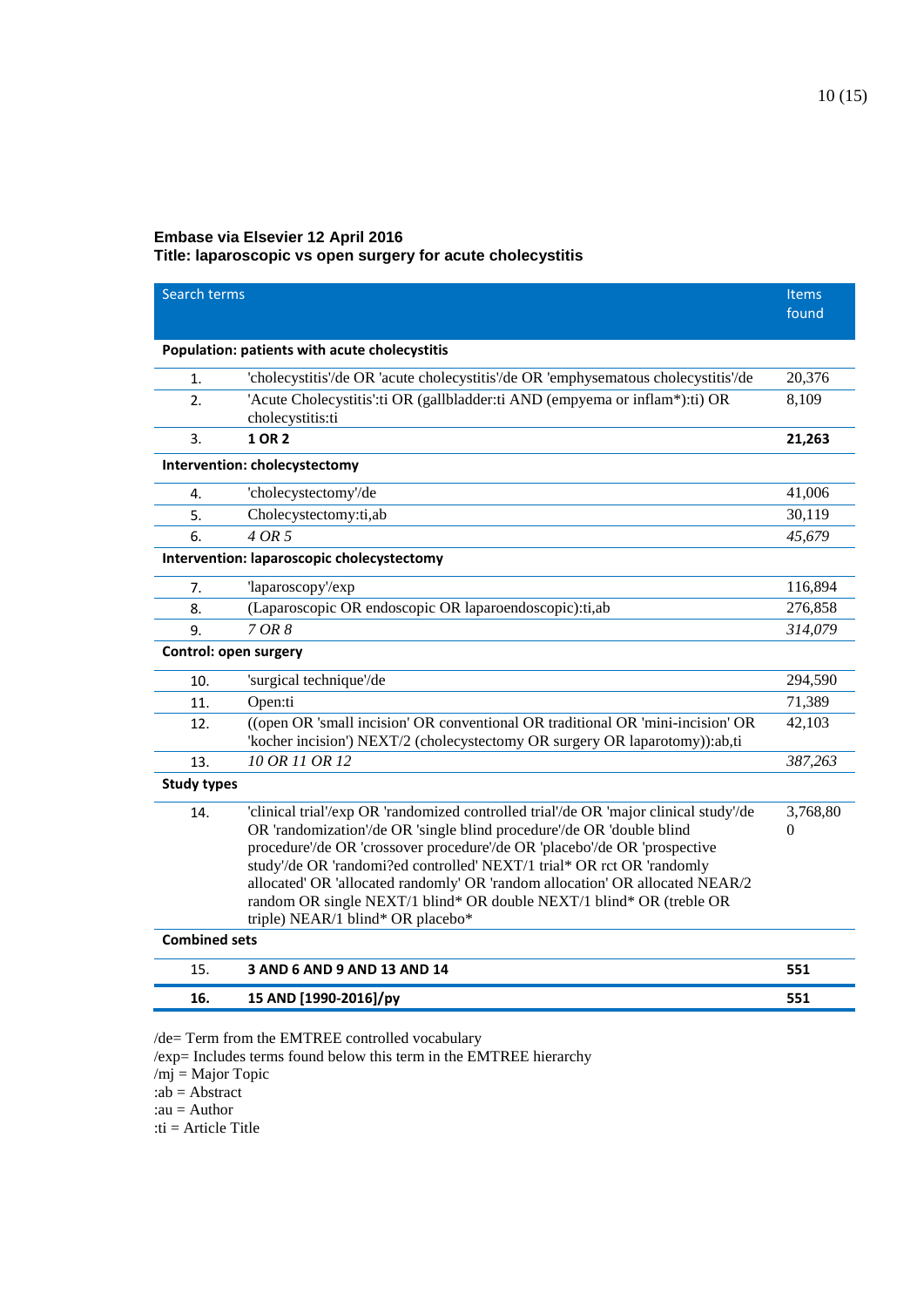:ti:ab = Title or abstract

\* = Truncation

" " = Citation Marks; searches for an exact phrase " " = Citation Marks; searches for an exact phrase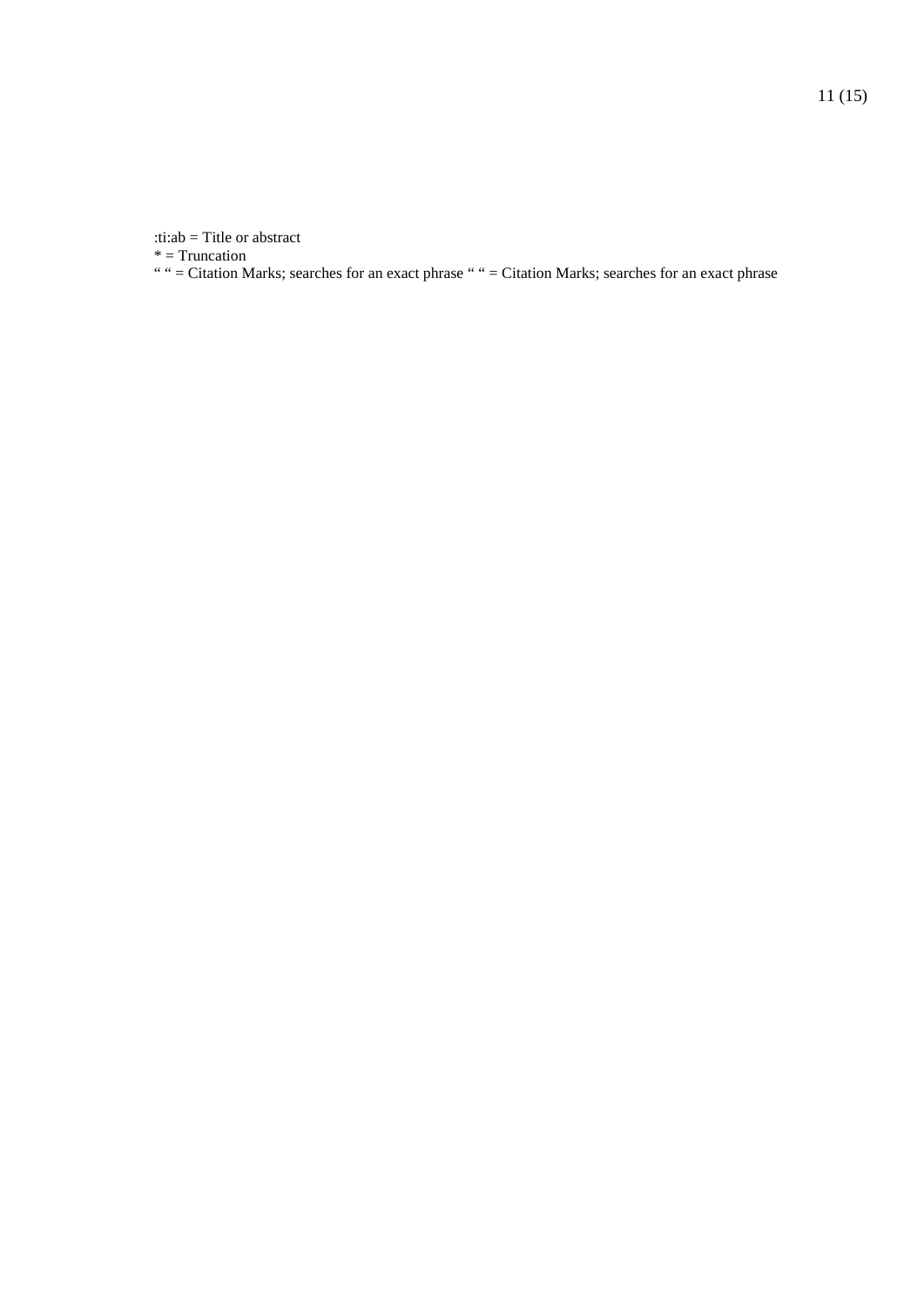#### **PubMed via NLM 17 August 2016**

#### **Title: surgical treatment of biliary colic or cholecystitis (systematic reviews)**

| Search terms                              |                                                                                                                                                                                                                                                                                                                                                                                                              | <b>Items</b><br>found |
|-------------------------------------------|--------------------------------------------------------------------------------------------------------------------------------------------------------------------------------------------------------------------------------------------------------------------------------------------------------------------------------------------------------------------------------------------------------------|-----------------------|
|                                           | Population: persons with biliary colic or cholecystitis                                                                                                                                                                                                                                                                                                                                                      |                       |
| $\mathbf{1}$ .                            | "Cholecystitis" [Mesh] OR (Biliary Tract Diseases [MeSH] AND Colic [MeSH]) OR<br>"Gallstones"[Mesh]                                                                                                                                                                                                                                                                                                          | 23592                 |
| 2.                                        | Gallstone*[ti] OR biliary colic[ti] OR cholecystitis[ti] OR gallbladder disease*[ti]<br>OR gallbladder stone disease*[ti] OR (gallbladder[ti] AND (empyema[ti] or<br>inflam*[ti])) OR ((Gallstone*[tiab] OR biliary colic[tiab] OR cholecystitis[tiab] OR<br>gallbladder disease*[tiab] OR gallbladder stone disease*[tiab] OR<br>(gallbladder[tiab] AND (empyema[tiab] OR inflam*[tiab]))) NOT medline[SB]) | 15828                 |
| 3.                                        | 1 OR 2                                                                                                                                                                                                                                                                                                                                                                                                       | 30226                 |
| Intervention: cholecystectomy/laparoscopy |                                                                                                                                                                                                                                                                                                                                                                                                              |                       |
| 4.                                        | Cholecystectomy[MeSH] OR Gallstones/surgery[MeSH] OR<br>Gallbladder/surgery[MeSH] OR Laparoscopy[MeSH]                                                                                                                                                                                                                                                                                                       | 96039                 |
| 5.                                        | Cholecystecto*[tiab] OR colecystecto*[tiab] OR ((excis*[tiab] OR remov*[tiab])<br>AND gallbladder[tiab]) OR Laparoscop*[tiab] OR endoscop*[tiab]                                                                                                                                                                                                                                                             | 265022                |
| 6.                                        | 4 OR 5                                                                                                                                                                                                                                                                                                                                                                                                       | 283899                |
| <b>Combined sets</b>                      |                                                                                                                                                                                                                                                                                                                                                                                                              |                       |
| 7.                                        | <b>3 AND 6</b>                                                                                                                                                                                                                                                                                                                                                                                               | 14016                 |
| 8.                                        | 3 AND 6 AND systematic[SB]                                                                                                                                                                                                                                                                                                                                                                                   | 224                   |

The search result, usually found at the end of the documentation, forms the list of abstracts.

[MeSH] = Term from the Medline controlled vocabulary, including terms found below this term in the MeSH hierarchy [MeSH:NoExp] = Does not include terms found below this term in the MeSH hierarchy [MAJR] = MeSH Major Topic [TIAB] = Title or abstract [TI] = Title  $[AU] =$  Author  $[TW] = Text Word$  $S$ ystematic $[SB]$  = Filter for retrieving systematic reviews  $* =$ Truncation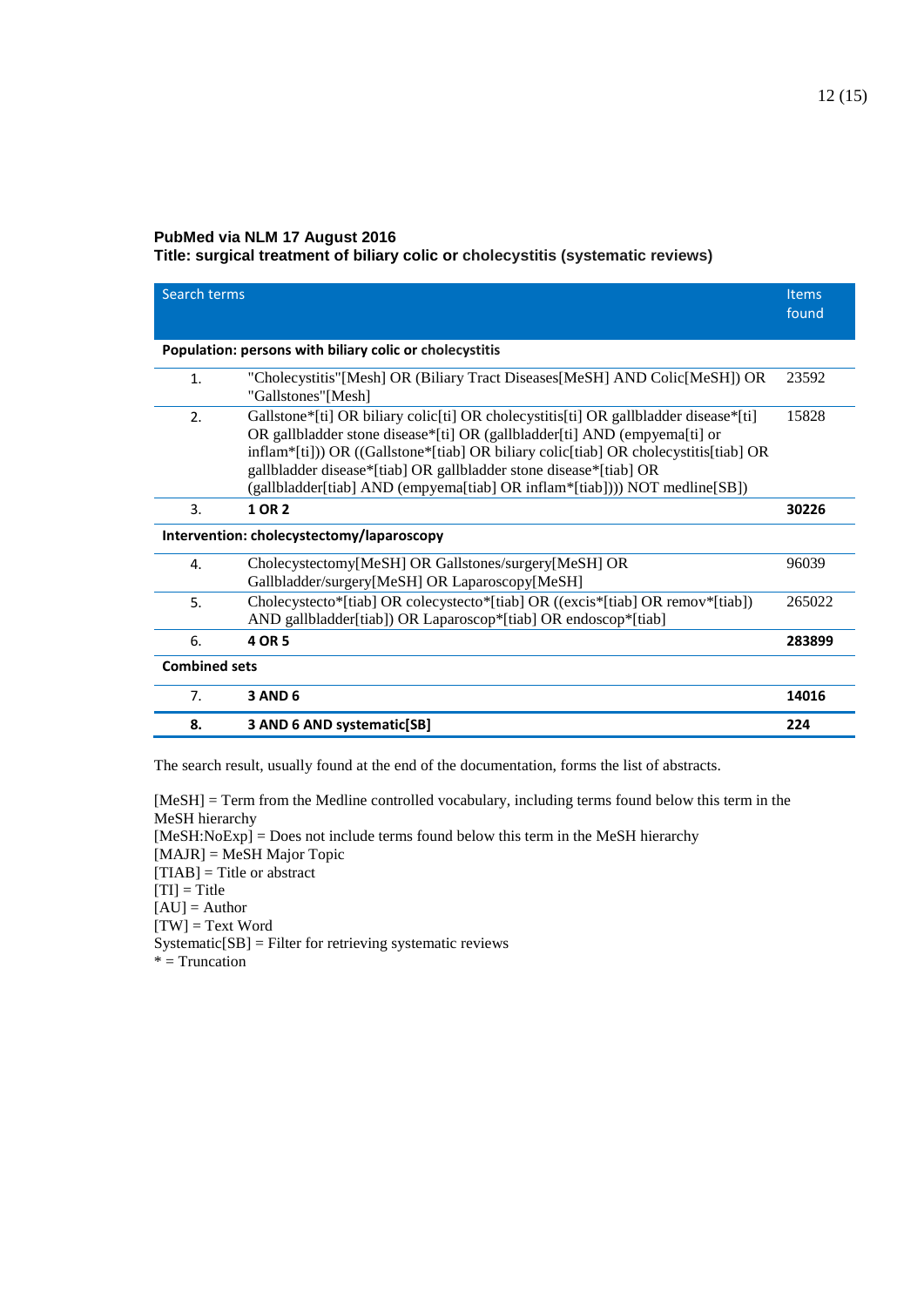#### **PubMed via NLM 12 April 2016**

 $\overline{a}$ 

**Title: operation or observation for patients with cholecystitis or biliary colic**

| Search terms                                                                                                                                 |                                                                                                                                                                                                                                                                                                                                                                                                                                  | <b>Items</b><br>found |  |
|----------------------------------------------------------------------------------------------------------------------------------------------|----------------------------------------------------------------------------------------------------------------------------------------------------------------------------------------------------------------------------------------------------------------------------------------------------------------------------------------------------------------------------------------------------------------------------------|-----------------------|--|
|                                                                                                                                              | Population: patients with cholecystitis or biliary colic                                                                                                                                                                                                                                                                                                                                                                         |                       |  |
| 1.                                                                                                                                           | "Cholecystitis"[Mesh] OR ("Gallbladder Diseases"[Mesh] AND Colic[MeSH]) OR<br>"Gallstones"[Mesh]                                                                                                                                                                                                                                                                                                                                 | 23086                 |  |
| 2.                                                                                                                                           | cholecystitis[ti] OR gallstone colic[ti] OR biliary colic*[ti] OR Gallstones[ti] OR<br>gallbladder disease[ti] OR gallbladder stone disease[ti] OR Gall Stone*[ti] OR<br>Biliary Calculi[ti] OR ((cholecystitis[tiab] OR gallstone colic[tiab] OR biliary<br>colic*[tiab] OR Gallstones[tiab] OR gallbladder disease[tiab] OR gallbladder stone<br>disease[tiab] OR Gall Stone*[tiab] OR Biliary Calculi[tiab]) NOT medline[SB]) | 12549                 |  |
| 3.                                                                                                                                           | 1 OR 2                                                                                                                                                                                                                                                                                                                                                                                                                           | 27886                 |  |
|                                                                                                                                              | <b>Control: Cholecystectomy</b>                                                                                                                                                                                                                                                                                                                                                                                                  |                       |  |
| 4.                                                                                                                                           | Cholecystectomy[MeSH] OR Gallstones/surgery[MeSH] OR<br>Gallbladder/surgery[MeSH]                                                                                                                                                                                                                                                                                                                                                | 29083                 |  |
| 5.                                                                                                                                           | Cholecystecto*[tiab] OR colecystecto*[tiab] OR ((excis*[tiab] OR remov*[tiab])<br>AND gallbladder[tiab]) OR Operation[tiab] OR Surgery[tiab]                                                                                                                                                                                                                                                                                     | 1171181               |  |
| 6.                                                                                                                                           | 4 OR 5                                                                                                                                                                                                                                                                                                                                                                                                                           | 1179890               |  |
|                                                                                                                                              | Intervention: watchful waiting                                                                                                                                                                                                                                                                                                                                                                                                   |                       |  |
| 7.                                                                                                                                           | "Watchful Waiting"[Mesh] OR Time Factors[MeSH] OR Time-to-<br>Treatment[MeSH] OR "Observation"[Mesh]                                                                                                                                                                                                                                                                                                                             | 1057820               |  |
| 8.                                                                                                                                           | Conservative[ti] OR observation[ti] OR Wait*[ti] OR Timing[ti] OR Time[ti] OR<br>expectant management[tiab] OR expectative management[tiab] OR operation or<br>observation[tiab] OR conservative treatment[tiab] OR conservative strategy[tiab]<br>OR non-operative management[tiab] OR Watchful Waiting[tiab]                                                                                                                   | 3195780               |  |
| 9.                                                                                                                                           | 7 OR 8                                                                                                                                                                                                                                                                                                                                                                                                                           | 3988616               |  |
| Study types: randomised controlled trials and other trials (filter: PubMed clinical queries, therapy,<br>broad) $1$ or epidemiologic Studies |                                                                                                                                                                                                                                                                                                                                                                                                                                  |                       |  |
| 10.                                                                                                                                          | ((clinical[Title/Abstract] AND trial[Title/Abstract]) OR clinical trials as<br>topic[MeSH Terms] OR clinical trial[Publication Type] OR<br>random*[Title/Abstract] OR random allocation[MeSH Terms] OR therapeutic<br>use[MeSH Subheading]) OR "Epidemiologic Studies"[Mesh]                                                                                                                                                     | 5731418               |  |
|                                                                                                                                              | <b>Combined sets</b>                                                                                                                                                                                                                                                                                                                                                                                                             |                       |  |
| 11.                                                                                                                                          | 3 AND 6 AND 9                                                                                                                                                                                                                                                                                                                                                                                                                    | 10724                 |  |
| 12.                                                                                                                                          | 3 AND 6 AND 9 AND 10                                                                                                                                                                                                                                                                                                                                                                                                             | 4760                  |  |
| 13.                                                                                                                                          | 12 AND Filters activated: Publication date from 1990/01/01                                                                                                                                                                                                                                                                                                                                                                       | 3778                  |  |

The search result, usually found at the end of the documentation, forms the list of abstracts.

<span id="page-12-0"></span><sup>1</sup> Haynes RB, McKibbon KA, Wilczynski NL, Walter SD, Werre SR, Hedges Team. Optimal search strategies for retrieving scientifically strong studies of treatment from Medline: analytical survey. BMJ 2005;330(7501):1179.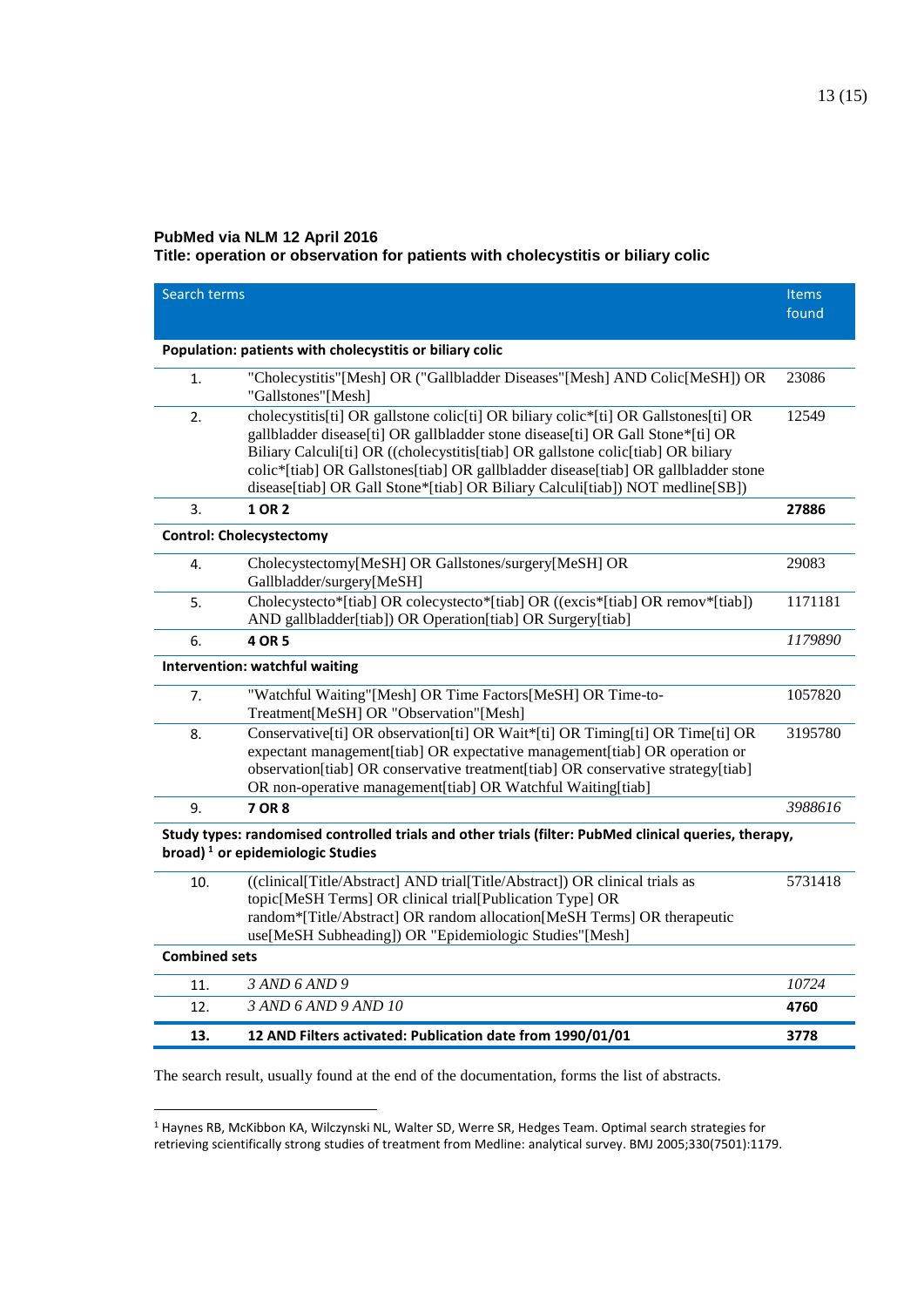[MeSH] = Term from the Medline controlled vocabulary, including terms found below this term in the MeSH hierarchy [MeSH:NoExp] = Does not include terms found below this term in the MeSH hierarchy [MAJR] = MeSH Major Topic  $[TIAB]$  = Title or abstract  $[TI] = Title$ [AU] = Author [TW] = Text Word Systematic[SB] = Filter for retrieving systematic reviews  $*$  = Truncation